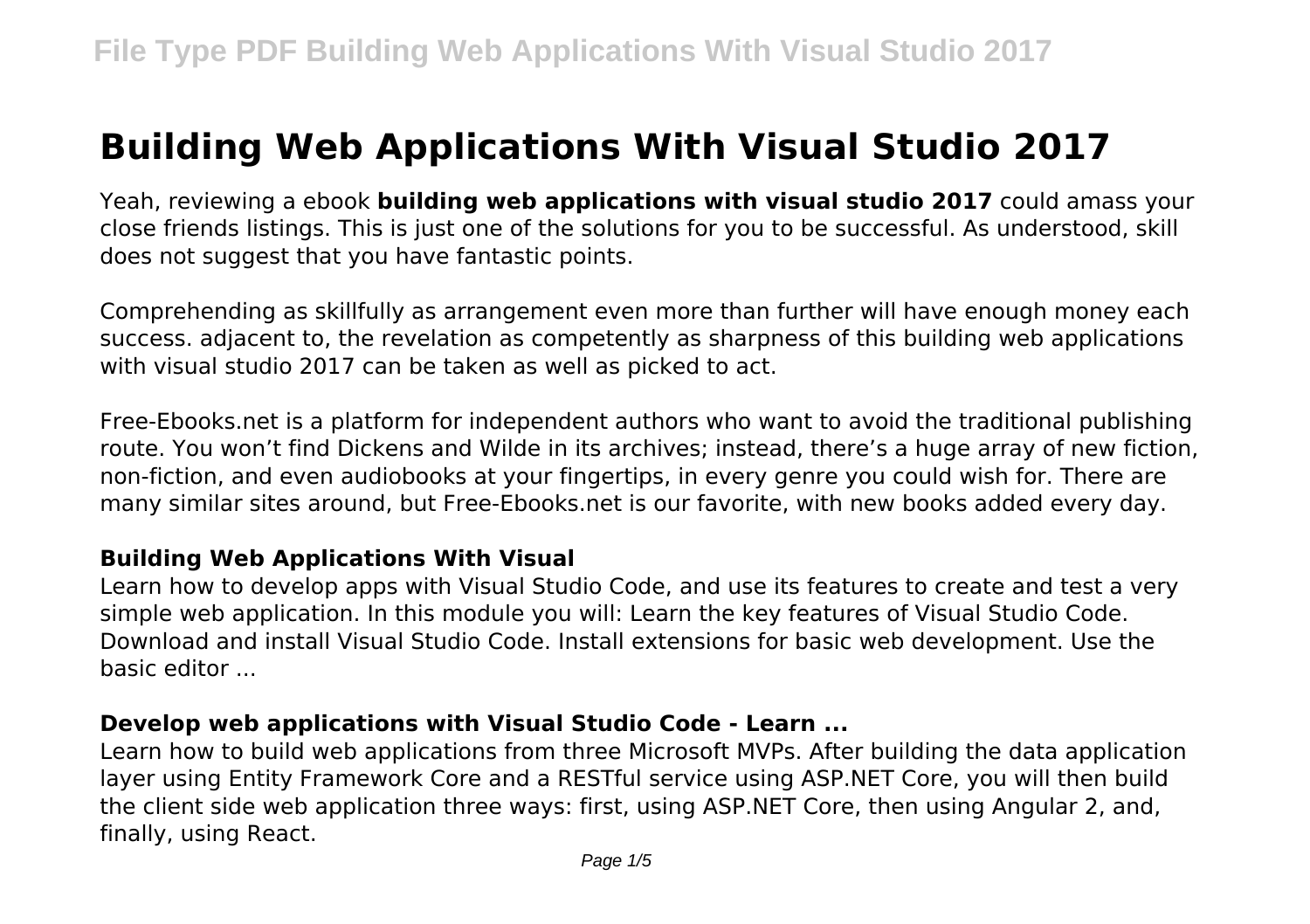## **Building Web Applications with Visual Studio [PDF ...**

Building Web Applications with Visual Studio 2017: Using .NET Core and Modern JavaScript Frameworks [Japikse, Philip, Grossnicklaus, Kevin, Dewey, Ben] on Amazon.com. \*FREE\* shipping on qualifying offers. Building Web Applications with Visual Studio 2017: Using .NET Core and Modern JavaScript Frameworks

### **Building Web Applications with Visual Studio 2017: Using ...**

Learn how to build web applications from three Microsoft MVPs. After building the data application layer using Entity Framework Core and a RESTful service using ASP.NET Core, you will then build the client side web application three ways: first, using ASP.NET Core, then using Angular 2, and, finally, using React.

#### **Building Web Applications with Visual Studio 2017 - Using ...**

If you already have Visual Studio open, you could also use the ⇧⌘N shortcut to open the new project dialog. From here we will create a .NET Core Console project by selecting Web and Console > App > Blazor WebAssembly App. Next, you'll need to configure the new Blazor WebAssembly (often abbreviated as WASM) application.

### **Building a Progressive Web App with Blazor | Visual Studio ...**

See Visual Studio 2019 in action building modern, cross-platform web apps using ASP.NET Core 3.0 Preview.Visual Studio 2019 in action building modern, cross-...

### **Visual Studio 2019 Launch: Build amazing web apps with .NET Core**

This repository accompanies Building Web Applications with Visual Studio 2017 by Philip Japikse, Kevin Grossnicklaus, and Ben Dewey (Apress, 2017). Download the files as a zip using the green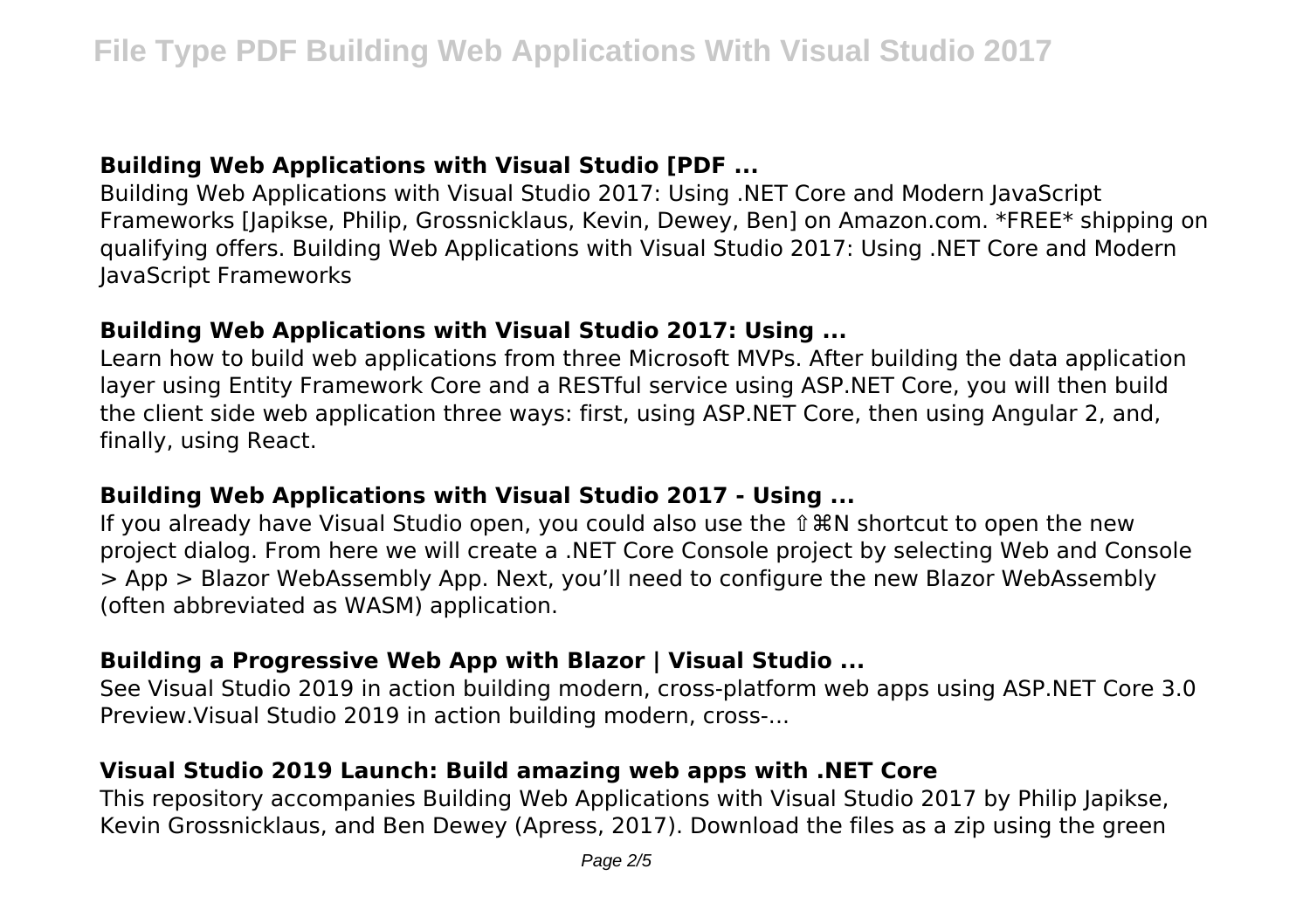button, or clone the repository to your machine using Git. Releases. Release v1.0 corresponds to the code in the published book, without corrections or ...

#### **GitHub - Apress/building-web-apps-w-vs2017: Source code ...**

Download the Introduction to building WPF applications sample. Choose either C# or Visual Basic. After the.zip file has downloaded, extract it and open the ExpenseItIntro.sln file using Visual Studio. Create a custom build configuration

#### **Walkthrough: Build an application - Visual Studio ...**

Create Static Website Build a static website, using Amazon Simple Storage Service (S3) that serves static content (images, static text, etc.) for your website. Build Dynamic Website Host your application logic on a web server, using an API backend microservice deployed as a container through AWS Fargate.

### **Build a Modern Web App - Amazon Web Services (AWS)**

Launch quickstart. Deploy an Express Node.js web application and deploy to Azure using the command line. Launch quickstart. Create a Python web application with MySQL and deploy to Azure using Visual Studio. Launch quickstart. Deploy and configure a Laravel web app to Azure through the command line.

### **Create a Web App | Microsoft Azure**

ASP.NET Core with Visual Studio Code ASP.NET Core is a framework for building Web and cloud applications. It is a fully open source and cross-platform framework available on Windows, Linux and Mac. ASP.NET Core Applications run on.NET Core or.NET framework.

# **Create an ASP.NET Core Application Using Visual Studio Code**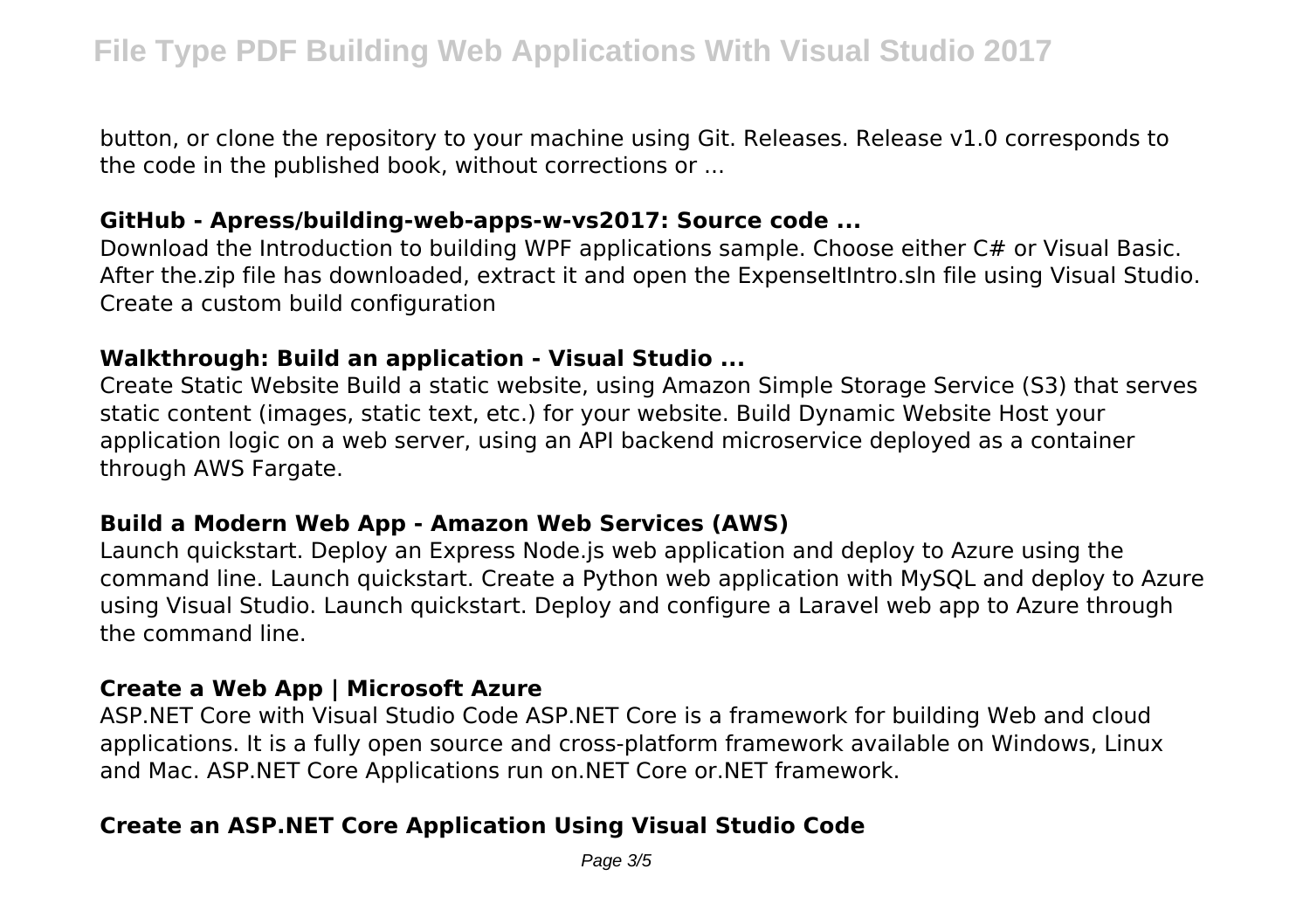Teams with experience building web apps will quickly feel at-home building mobile apps using Visual Studio's tools for Apache Cordova. A single shared JavaScript API provides nearly 100% code re-use across platforms and access to native device capabilities using a familiar, concise, syntax.

## **Mobile App Development | Visual Studio**

The resulting application is an example e-commerce site using the most appropriate capabilities in .NET Core for building a line of business applications. The second half of Building Web Applications with .NET Core 2.1 and JavaScript is dedicated to teaching you how to develop applications on the client with JavaScript, BootStrap, and related ...

## **Building Web Applications with .NET Core 2.1 and ...**

ASP.NET is cross-platform, allowing you to develop and deploy web apps on your OS. The Visual Studio product family provides a great .NET development experience on Windows, Linux, and macOS. If you prefer to use a different editor, there are .NET command line tools and plugins for many popular editors.

# **ASP.NET Web Apps | HTML, CSS, JavaScript, and C#**

The Web has opened a whole new area of development for building truly distributed applications that can run over widely distributed networks and has made it possible to build public access applications at relatively minor cost compared to the infrastructure that was previously required to build this type of distributed application.

# **Building distribued HTTP Applications with Visual FoxPro**

Getting Started with Java in VS Code. This tutorial shows you how to write and run Hello World program in Java with Visual Studio Code. It also covers a few advanced features, which you can explore by reading other documents in this section.